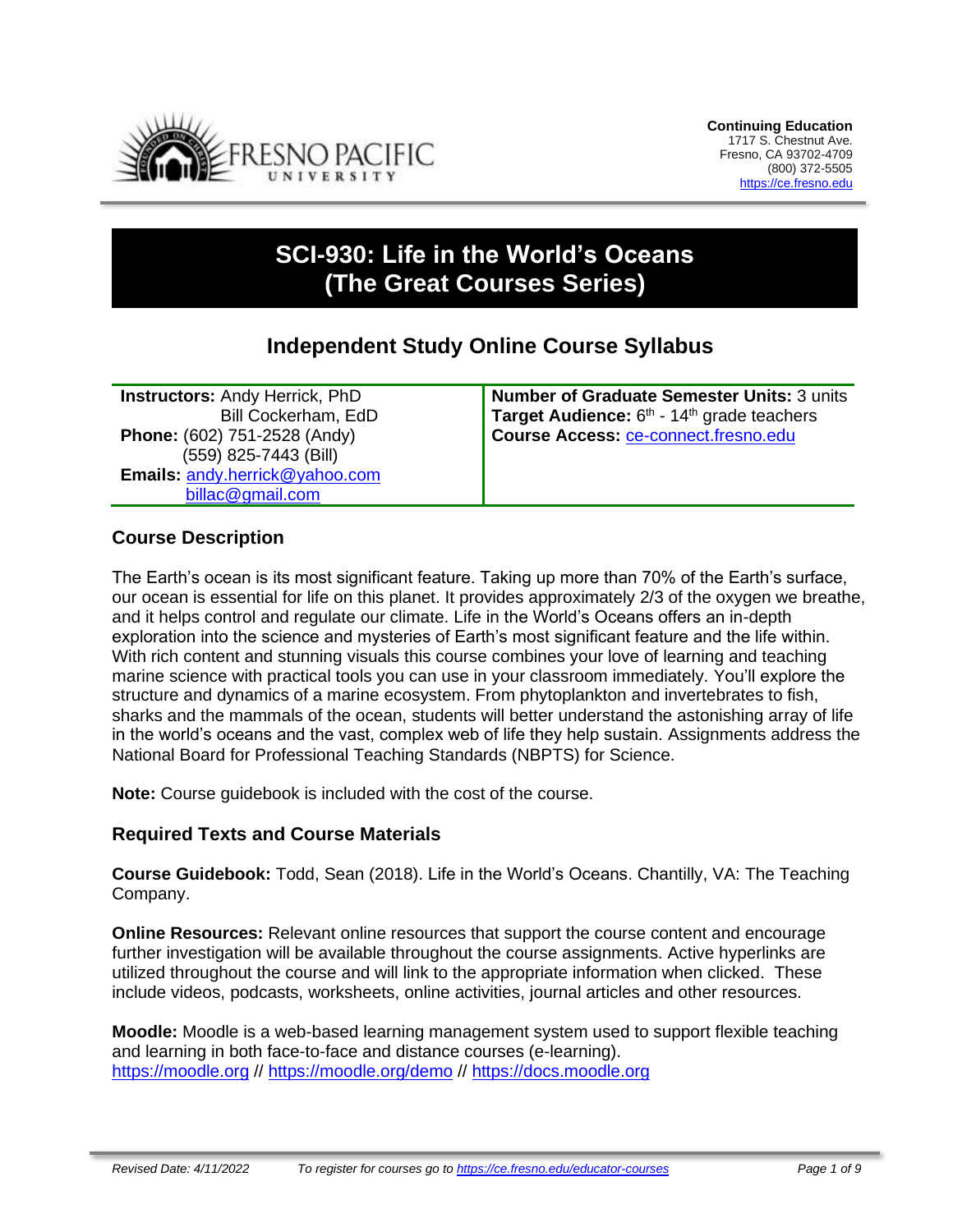## **Course Dates**

Self-paced; students may enroll at any time and take up to one year, from the date of registration, to complete assignments. Students may complete assignments in no less than three weeks for a 3 unit course (one week per unit).

## **National Standards Addressed in This Course**

#### **National Board for Professional Teaching Standards (NBPTS)**

[\(http://www.nbpts.org/standards-five-core-propositions/\)](http://www.nbpts.org/standards-five-core-propositions/)

First published in 1989 and updated in 2016, *[What Teachers Should Know and Be Able to Do](http://www.accomplishedteacher.org/)* articulates the National Board's Five Core Propositions for teaching. The Five Core Propositions comparable to medicine's Hippocratic Oath — set forth the profession's vision for accomplished teaching. Together, the propositions form the basis of all National Board Standards and the foundation for National Board Certification. Course assignments have been designed so students can demonstrate excellence against these professional teaching standards whenever possible.

- Proposition 1: Teachers are committed to students and their learning
- Proposition 2: Teachers know the subject they teach and how to teach those subjects to students
- Proposition 3: Teachers are responsible for managing and monitoring student learning
- Proposition 4: Teachers think systematically about their practice and learn from experience
- Proposition 5: Teachers are members of learning communities

#### **NBPTS Science Standards (SS-HS)**

( [http://www.nbpts.org/wp-content/uploads/EAYA-SCIENCE.pdf\)](file:///C:/Users/billa/AppData/Local/Packages/Microsoft.MicrosoftEdge_8wekyb3d8bbwe/TempState/Downloads/(http:/www.nbpts.org/wp-content/uploads/EAYA-SSH.pdf))

The National Board for Professional Teaching Standards (NBPTS) has organized the standards for accomplished teachers of science subjects into the following nine standards. The standards have been ordered to facilitate understanding, not to assign priorities. They each describe an important facet of accomplished teaching; they often occur concurrently because of the seamless quality of accomplished practice. These standards serve as the basis for National Board Certification in science.

#### NBPTS Science Standards

- **Standard I:** Understanding Students: Accomplished science teachers continuously seek to understand their students, and they use this knowledge to enhance student learning.
- **Standard II**: Knowledge of Science: Accomplished science teachers have comprehensive understandings of the nature of science, inquiry, and natural phenomena.
- **Standard III**: Curriculum and Instruction: Accomplished science teachers thoughtfully and deliberately implement a standards-based curriculum using a variety of high-quality instructional strategies and resources to enhance student learning.
- **Standard IV**: Assessment: Accomplished science teachers purposefully assess their students in order to set learning goals, differentiate instruction, and encourage student learning.
- **Standard V**: Learning Environment: Accomplished science teachers create and maintain a safe and engaging learning environment to promote and support science learning for all students.
- **Standard VI**: Family and Community Partnerships: Accomplished science teachers establish productive interactions and successful partnerships with families and communities to enhance student learning.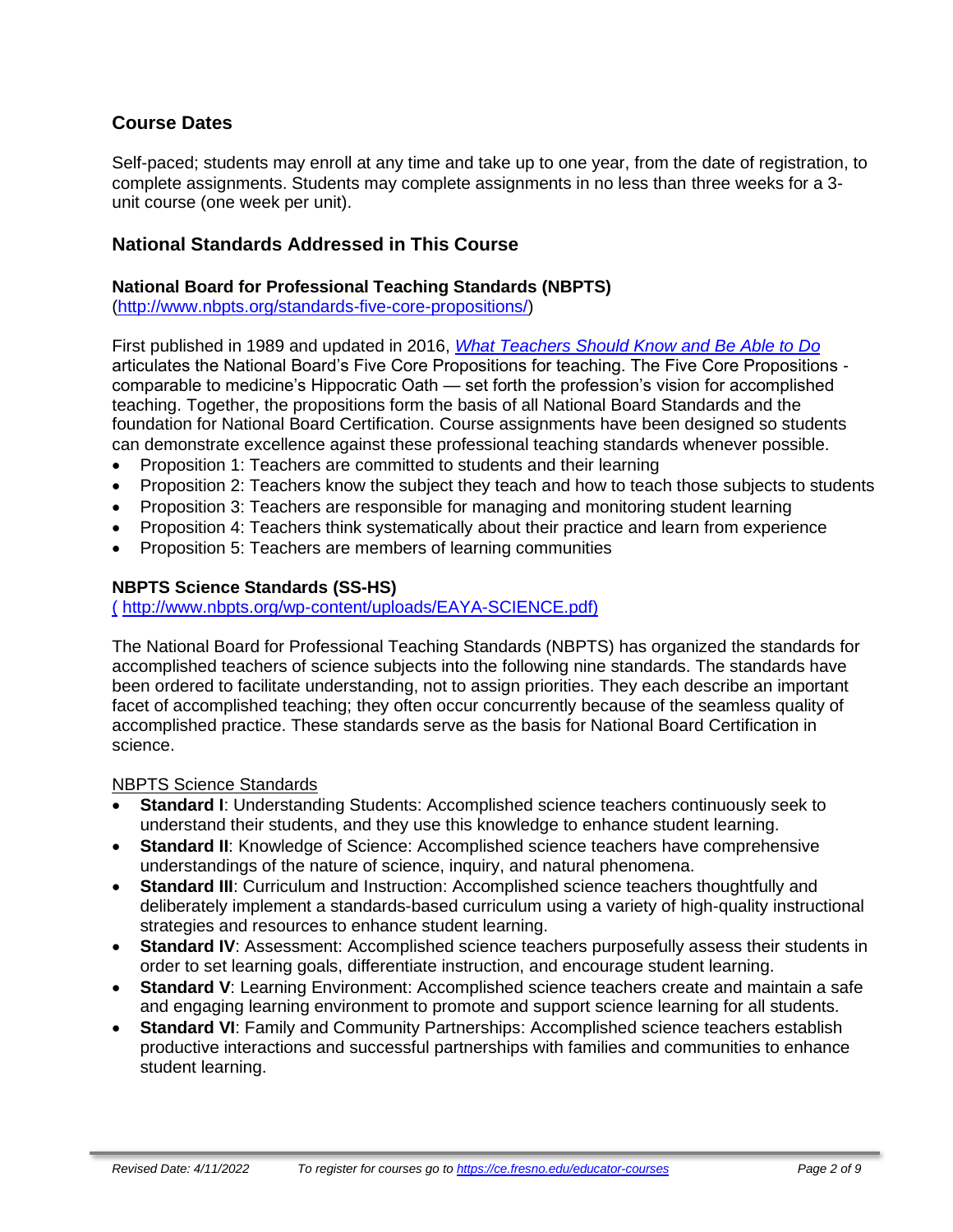- **Standard VII**: Advancing Professionalism: Accomplished science teachers advance their professionalism by pursuing leadership roles, collaborating with colleagues, and undertaking high-quality professional learning opportunities.
- **Standard VIII**: Diversity, Fairness, Equity and Ethics: Accomplished science teachers understand and value diversity, and they engage all students in high-quality science learning through fair, equitable, and ethical teaching practices.
- **Standard IX:** Reflection: Accomplished science teachers continually reflect on their teaching practice in order to maximize their own professional growth and improve the quality of their students' learning experiences

#### **Common Core State Standards (CCSS)** [\(www.corestandards.org\)](http://www.corestandards.org/)

The Common Core State Standards provide a consistent, clear understanding of what students are expected to learn, so teachers and parents know what they need to do to help them. The standards are designed to be robust and relevant to the real world, reflecting the knowledge and skills that our young people need for success in college and careers. With American students fully prepared for the future, our communities will be best positioned to compete successfully in the global economy.

College and Career Readiness Anchor Standards define what students should understand and be able to do by the end of each grade span.

Common Core Language Arts Standards addressed in this course include:

- Reading for Literature (RL): K-8, 9-10, and 11-12
- Reading for Information (RI): K-8, 9-10, and 11-12
- Writing (W): K-8, 9-10, and 11-12
- Speaking and Listening (SL): K-8, 9-10, and 11-12

## **Continuing Education Student Learning Outcomes (CE-SLO)**

| CE-SLO 1            | Demonstrate proficient written communication by articulating a clear focus,<br>synthesizing arguments, and utilizing standard formats in order to inform and<br>persuade others, and present information applicable to targeted use. |
|---------------------|--------------------------------------------------------------------------------------------------------------------------------------------------------------------------------------------------------------------------------------|
| CE-SLO <sub>2</sub> | Demonstrate comprehension of content-specific knowledge and the ability to<br>apply it in theoretical, personal, professional, or societal contexts.                                                                                 |
| CE-SLO <sub>3</sub> | Reflect on their personal and professional growth and provide evidence of how<br>such reflection is utilized to manage personal and professional improvement.                                                                        |
| CE-SLO <sub>4</sub> | Apply critical thinking competencies by generating probing questions,<br>recognizing underlying assumptions, interpreting and evaluating relevant<br>information, and applying their understandings to the professional setting.     |
| CE-SLO 5            | Reflect on values that inspire high standards of professional and ethical<br>behavior as they pursue excellence in applying new learning to their chosen<br>field.                                                                   |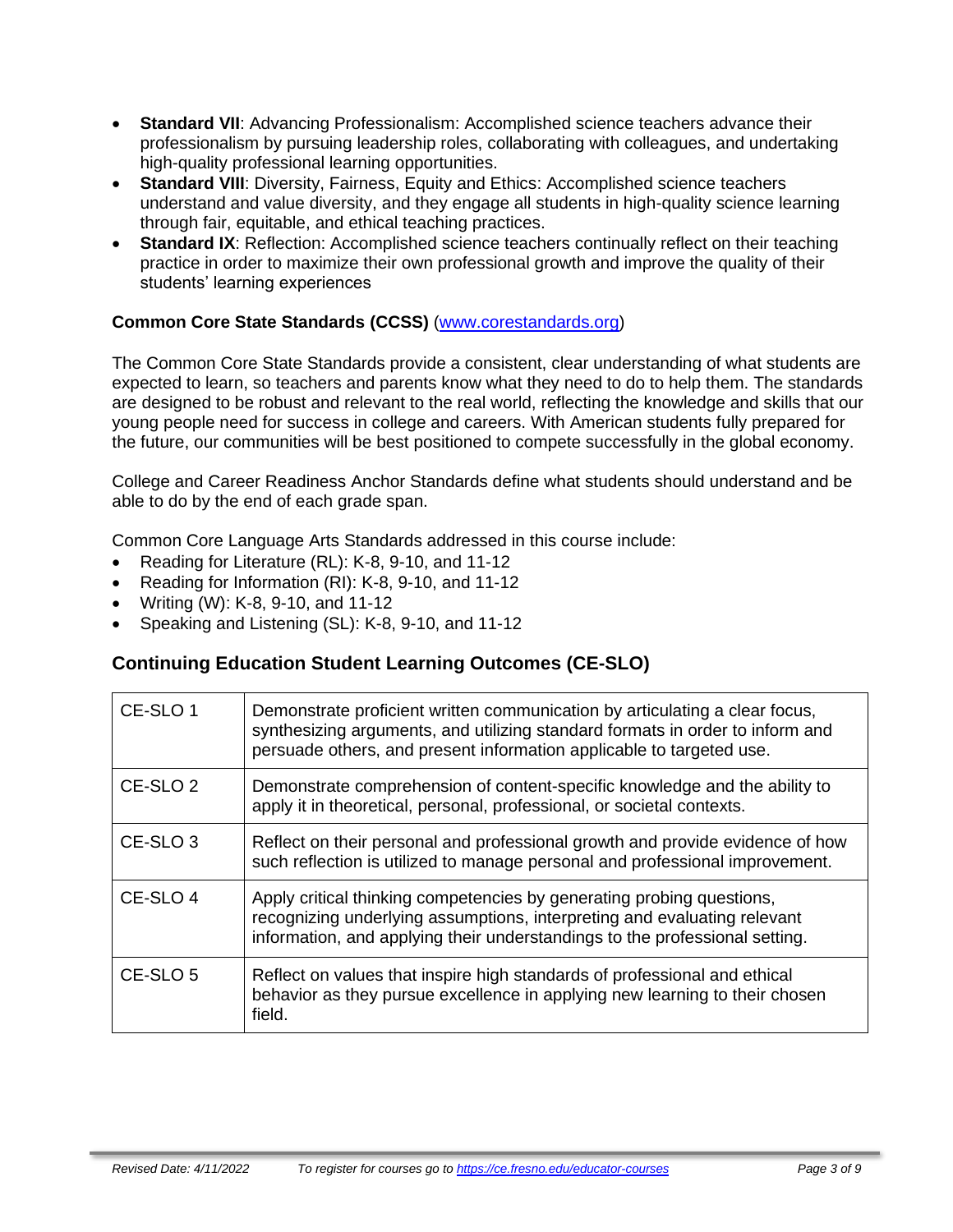| CE-SLO 6 | Identify information needed in order to fully understand a topic or task, organize<br>that information, identify the best sources of information for a given enguiry,<br>locate and critically evaluate sources, and accurately and effectively share that<br>information. |
|----------|----------------------------------------------------------------------------------------------------------------------------------------------------------------------------------------------------------------------------------------------------------------------------|
|----------|----------------------------------------------------------------------------------------------------------------------------------------------------------------------------------------------------------------------------------------------------------------------------|

## **Course Student Learning Outcomes (C-SLO)**

| <b>Student Learning Outcomes for This Course</b><br>By the end of this course student will be able to:                            | <b>National Standards</b><br>Addressed*   | <b>CE-SLO</b><br>Addressed** |
|-----------------------------------------------------------------------------------------------------------------------------------|-------------------------------------------|------------------------------|
| Describe the unique chemistry of water that is<br>so fundamental to life on our planet.                                           | Science Standards<br>II, IX               | CE 2, 6                      |
| List the key differences between marine and<br>terrestrial ecosystems.                                                            | Science Standards<br>II, III              | CE 1, 2, 4                   |
| Compare and contrast the basic ecosystems<br>within the marine environment.                                                       | <b>Science Standards</b><br>II, III       | CE 1, 2, 4                   |
| Discuss the adaptations of cartilaginous and<br>bony fish, sea turtles, and marine birds.                                         | Science Standards<br>II, III              | CE 2, 6                      |
| Discuss the morphological, physiological, and<br>behavioral adaptations of marine mammals.                                        | <b>Science Standards</b><br>II, III       | CE2, 6                       |
| Debate the positive and the negative aspects of<br>the relationship between humans and marine<br>mammals.                         | Science Standards<br>III, V, VIII, IX     | CE 1, 4, 5                   |
| Review the impacts of climate change, ocean<br>acidification, and overfishing on the<br>sustainability of the marine environment. | <b>Science Standards</b><br>IV, V, VI, IX | CE 1, 4, 5                   |

\* Please refer to the section on **National Standards Addressed in This Course**

\*\* Please refer to the section on **Continuing Education Program Student Learning Outcomes**

#### **Topics, Assignments, and Activities**

The participant's grade will be determined by the number and quality of modules they choose to complete. Outlined below are the module requirements for each type of unit and grade options.

If working towards the "A letter grade" option:

- Nine modules Complete all 8 content modules.
- Complete the Knowledge Check per module.
- Complete one (1) other assignments/forum per module.
- All coursework with must receive "A-grade" quality or better.

If working towards the "B letter grade" option:

- Seven modules Complete 6 of the 8 content modules (any 6 of your choice).
- Complete the Knowledge Check per module.
- Complete one (1) other assignments/forum per module.
- All coursework with must receive "B-grade" quality or better.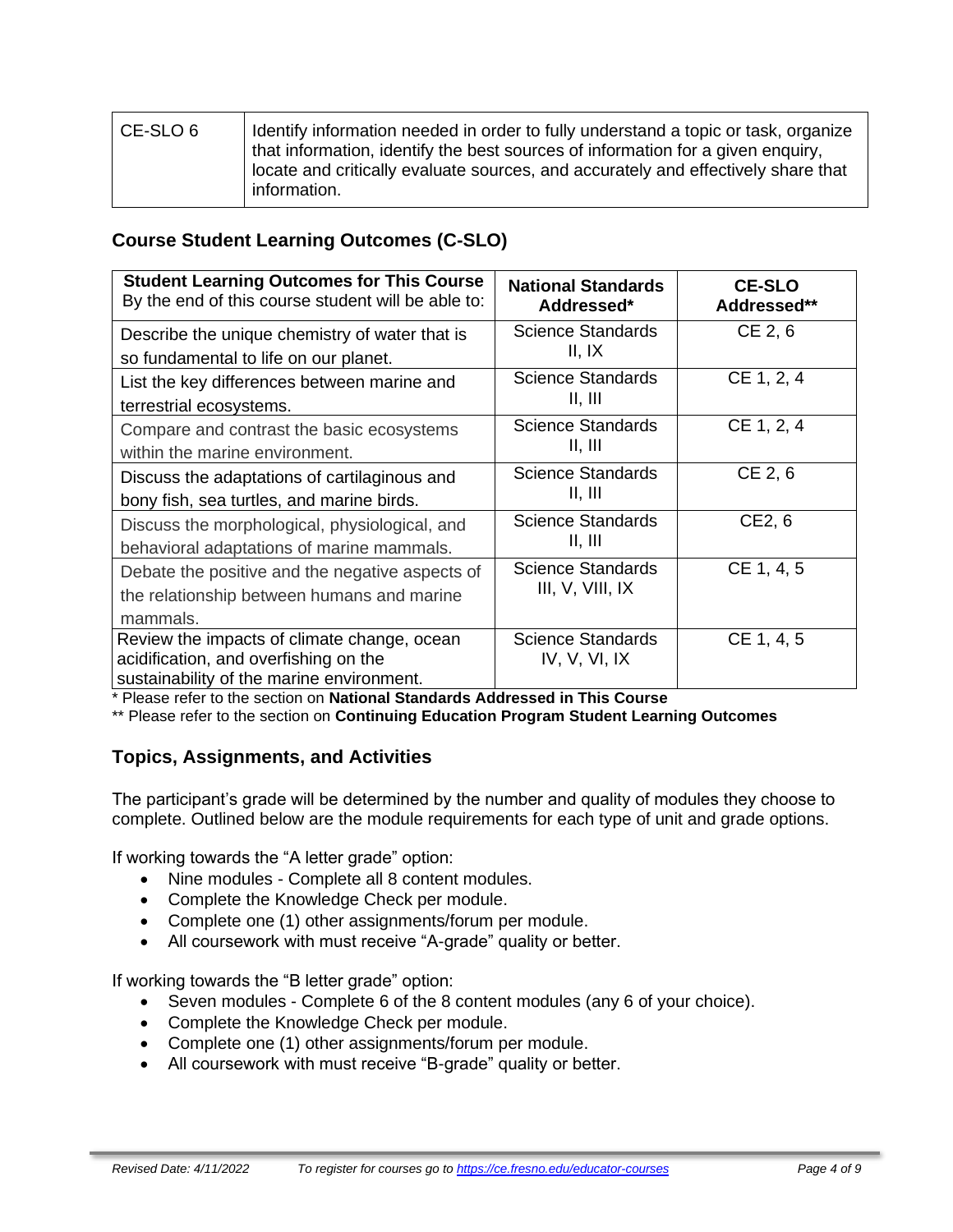| <b>Module</b><br><b>Module Title</b>               | <b>Module Assignments and Activities</b>                                                                                                                                                                                                                                                                                                    | <b>Points</b><br><b>Possible</b><br>for Each<br><b>Assignment</b> |
|----------------------------------------------------|---------------------------------------------------------------------------------------------------------------------------------------------------------------------------------------------------------------------------------------------------------------------------------------------------------------------------------------------|-------------------------------------------------------------------|
| <b>Welcome Module</b>                              | Introduction video<br>$\bullet$<br>Course Syllabus<br>$\bullet$<br>Introduce Yourself Forum<br>$\bullet$                                                                                                                                                                                                                                    |                                                                   |
| Module $1 -$<br>Water and Life                     | Watch Videos 1, 3, 4<br>$\bullet$<br>Read Guidebook Chapters 1, 3, 4<br>$\bullet$<br>Complete Knowledge Check plus one other assignment:<br>$\bullet$<br>1.1 - Knowledge Check: Water and Life<br>$\circ$<br>1.2 - Application: Origins of Life Debate<br>$\circ$<br>1.3 - Reflective Forum: Ocean Poetry<br>$\circ$                        | Pass<br>Pass<br>Pass                                              |
| Module $2 -$<br>Deepwater<br>Environments          | Watch Videos 5, 17<br>$\bullet$<br>Read Guidebook Chapters 5, 17<br>$\bullet$<br>Complete Knowledge Check plus one other assignment:<br>$\bullet$<br>2.1 - Knowledge Check: Deepwater Environments<br>$\circ$<br>2.2 - Application: Deep Sea Presentation<br>$\circ$<br>2.3 - Reflective Forum: Scuba Diving<br>$\circ$                     | Pass<br>Pass<br>Pass                                              |
| Module $3-$<br><b>Marine Life</b>                  | Watch Videos 6, 7<br>$\bullet$<br>Read Guidebook Chapters 6, 7<br>٠<br>Complete Knowledge Check plus one other assignment:<br>$\bullet$<br>3.1 - Knowledge Check: Marine Life<br>$\circ$<br>3.2 - Application: Marine Life Webliography<br>$\circ$<br>3.3 - Reflective Forum: Most Interesting Topic<br>$\circ$                             | Pass<br>Pass<br>Pass                                              |
| Module 4-<br><b>Aquatic Vertebrates</b>            | Watch Videos 8, 9, 10, 11<br>$\bullet$<br>Read Guidebook Chapters 8, 9, 10, 11<br>$\bullet$<br>Complete Knowledge Check plus one other assignment:<br>$\bullet$<br>4.1 - Knowledge Check: Aquatic Vertebrates<br>$\circ$<br>4.2 - Application: Aquarium Visit<br>$\circ$<br>4.3 - Reflective Forum: Aquariums in the Classroom<br>$\circ$   | Pass<br>Pass<br>Pass                                              |
| Module $5-$<br>Whales                              | Watch Videos 13, 26, 27<br>$\bullet$<br>Read Guidebook Chapters 13, 26, 27<br>$\bullet$<br>Complete Knowledge Check plus one other assignment:<br>$\bullet$<br>5.1 - Knowledge Check: Whales<br>$\circ$<br>5.2 - Application: Whales in Literature<br>$\circ$<br>5.3 - Reflective Forum: Whales in Captivity<br>$\circ$                     | Pass<br>Pass<br>Pass                                              |
| Module $6-$<br><b>Marine Mammals</b>               | Watch Videos 14, 16, 19, 24<br>Read Guidebook Chapters 14, 16, 19, 24<br>Complete Knowledge Check plus one other assignment:<br>$\bullet$<br>6.1 - Knowledge Check: Marine Mammals<br>$\circ$<br>6.2 - Application: Marine Mammal Trading Card<br>$\circ$<br>6.3 - Reflective Forum: Marine Conservation<br>$\circ$                         | Pass<br>Pass<br>Pass                                              |
| Module $7 -$<br>Environment and<br><b>Breeding</b> | Watch Videos 15, 18, 21<br>$\bullet$<br>Read Guidebook Chapters 15, 18, 21<br>$\bullet$<br>Complete Knowledge Check plus one other assignment:<br>$\bullet$<br>7.1 - Knowledge Check: Environment and Breeding<br>$\circ$<br>7.2 - Application: Ocean Life Bulletin Board<br>$\circ$<br>7.3 - Reflective Forum: Seaweed<br>$\circ$          | Pass<br>Pass<br>Pass                                              |
| Module $8-$<br>Human Factors and<br>the Future     | Watch Video 25, 29, 30<br>$\bullet$<br>Read Guidebook Chapters 25, 29, 30<br>$\bullet$<br>Complete Knowledge Check plus one other assignment:<br>$\bullet$<br>8.1 - Knowledge Check: Human Factors and the Future<br>$\circ$<br>8.2 - Application: Marine Life Lesson Plan<br>$\circ$<br>8.3 - Reflective Forum: Ocean Pollution<br>$\circ$ | Pass<br>Pass<br>Pass                                              |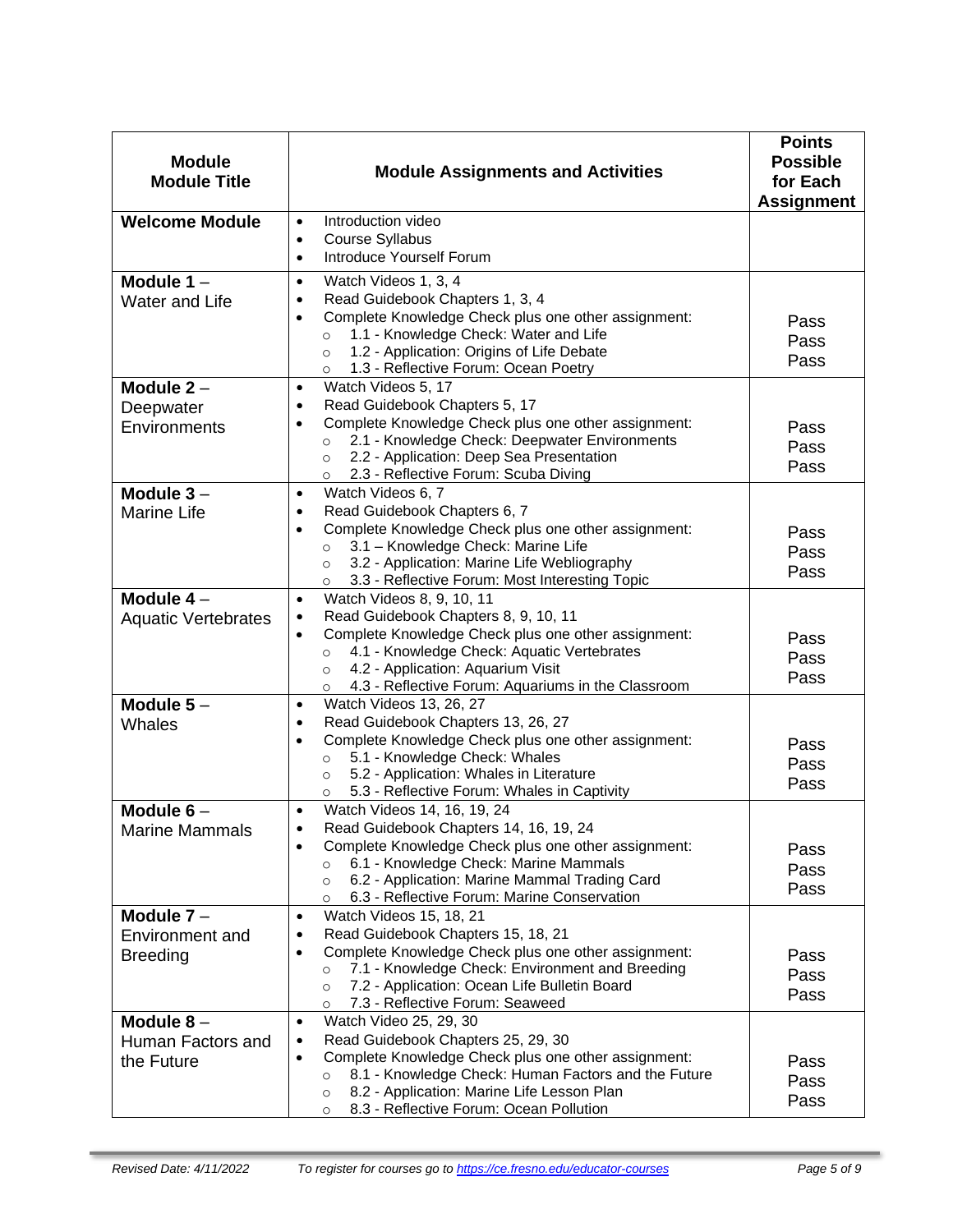| <b>Module</b><br><b>Module Title</b> | <b>Module Assignments and Activities</b>  | <b>Points</b><br><b>Possible</b><br>for Each<br><b>Assignment</b> |
|--------------------------------------|-------------------------------------------|-------------------------------------------------------------------|
| Course Wrap-up-                      | <b>Final Reflection Forum</b>             |                                                                   |
| Grading and                          | Course Evaluation                         |                                                                   |
| Evaluation                           | <b>Course Completion Checklist</b>        |                                                                   |
|                                      | <b>Grade Request / Transcript Request</b> |                                                                   |

## **Grading Policies, Rubrics, and Requirements for Assignments**

#### **Grading Policies**

- Assignments will be graded per criteria presented in the course rubrics.
- $A = 90-100\%$  and  $B = 80-89\%$ , (anything below 80% will not receive credit.)
- The discernment between an A or a B letter grade is at the discretion of the instructor based on the quality of work submitted (see course rubrics).
- Coursework falling below a B grade will be returned with further instructions.
- All assignments must be completed to receive a grade and are expected to reflect the quality that teacher-training institutions require of professional educators. If completed assignments do not meet this standard, students will be notified with further instructions from the instructor.

#### **Grading Rubrics**

| Grade     | <b>Percent</b> | <b>Description</b> | <b>Rubric</b>                                                                                                                                                                                   |
|-----------|----------------|--------------------|-------------------------------------------------------------------------------------------------------------------------------------------------------------------------------------------------|
| A         | 90-100%        | Excellent          | Meets all course / assignment requirements with<br>significant evidence of subject mastery and<br>demonstration of excellent graduate level<br>professional development scholarship.            |
| B         | 80-89%         | Very Good          | Adequately meets criteria for all course/assignment<br>requirements - demonstrates subject competency<br>with very good graduate level professional<br>development scholarship.                 |
| <b>NC</b> | Below 80%      | Unacceptable       | Does not meet the minimum criteria for all<br>course/assignment requirements and demonstrated<br>little, if any, evidence of acceptable graduate level<br>professional development scholarship. |

#### **Writing Requirements**

- **Superior:** Writing is clear, succinct, and reflects graduate level expectations. Clearly addresses all parts of the writing task. Maintains a consistent point of view and organizational structure. Includes relevant facts, details, and explanations.
- **Standard:** Writing is acceptable with very few mistakes in grammar and spelling. Addresses most parts of the writing task. Maintains a mostly consistent point of view and organizational structure. Includes mostly relevant facts, details, and explanations.
- **Sub-standard:** Writing contains noticeable mistakes in grammar and spelling. Does not address all parts of the writing task. Lacks a consistent point of view and organizational structure. May include marginally relevant facts, details, and explanations.9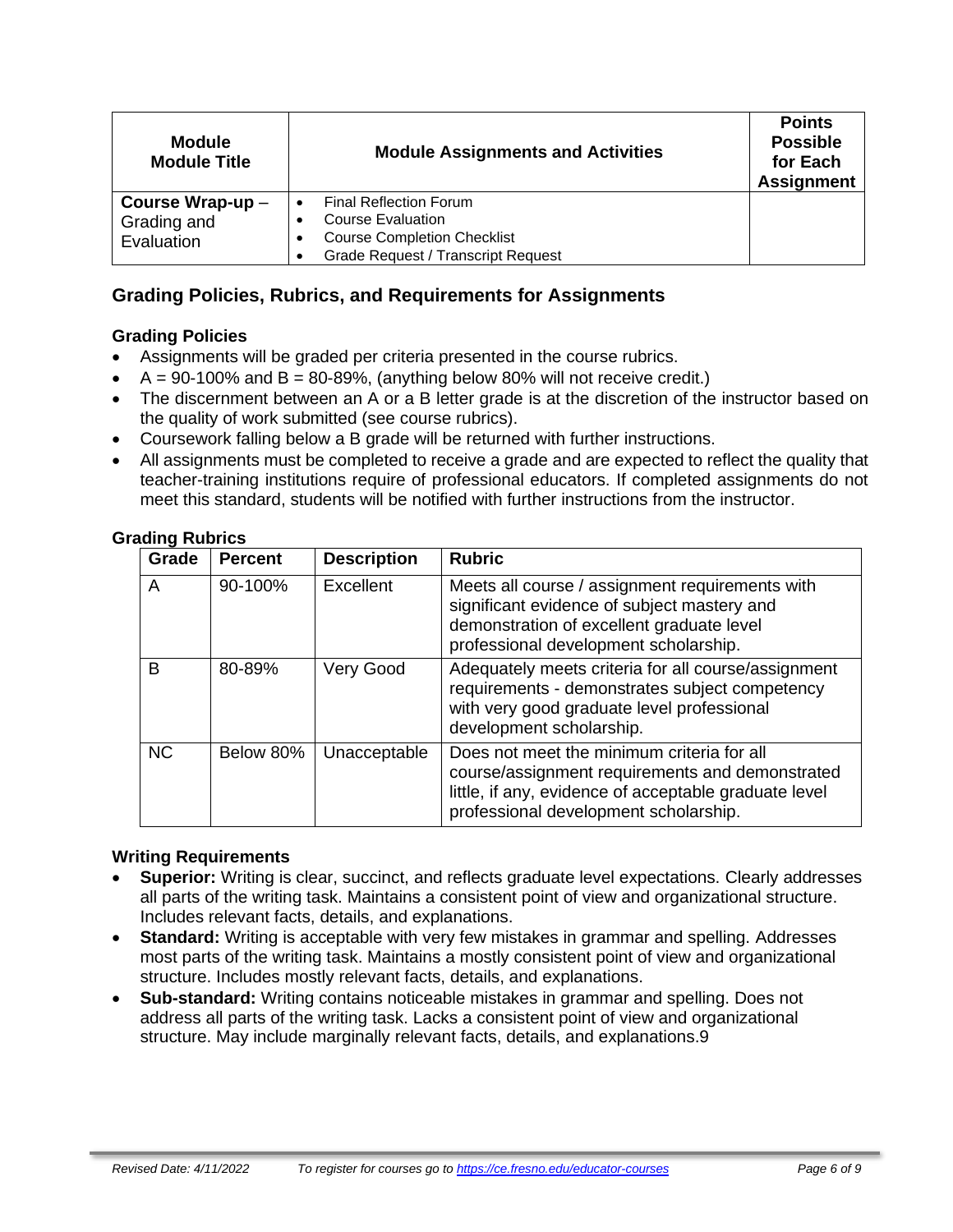#### **Lesson Plan Requirements**

- **Superior:** Instructional goals and objectives clearly stated. Instructional strategies appropriate for learning outcome(s). Method for assessing student learning and evaluating instruction is clearly delineated and authentic. All materials necessary for student and teacher to complete lesson clearly listed.
- **Standard:** Instructional goals and objectives are stated but are not easy to understand. Some instructional strategies are appropriate for learning outcome(s). Method for assessing student learning and evaluating instruction is present. Most materials necessary for student and teacher to complete lesson are listed.
- **Sub-standard:** Instructional goals and objectives are not stated. Learners cannot tell what is expected of them. Instructional strategies are missing or strategies used are inappropriate. Method for assessing student learning and evaluating instruction is missing. Materials necessary for student and teacher to complete lesson are missing.

## **Instructor/Student Contact Information**

Throughout the course participants will be communicating with the instructor and their classmates on a regular basis using asynchronous discussion forums. Students are provided with instructor contact information in the event they want to make email or phone contact. In addition, students are encouraged to email or phone the instructor at any time. Students will also receive feedback on the required assignments as they are submitted.

#### **Forums**

Participation is an important expectation of this course and all online courses. Online discussions promote reflection and analysis while allowing students to appreciate and evaluate positions that others express. While students may not be engaging with the same students throughout this course, they will be expected to offer comments, questions, and replies to the discussion question whenever possible. The faculty role in the discussion forum is that of an observer and facilitator.

#### **Coursework Hours**

Based on the Carnegie Unit standard, a unit of graduate credit measures academic credit based on the number of hours the student is engaged in learning. This includes all time spent on the course: reading the textbook, watching videos, listening to audio lessons, researching topics, writing papers, creating projects, developing lesson plans, posting to discussion boards, etc. Coursework offered for FPU Continuing Education graduate credit adheres to 45 hours per semester unit for the 900-level courses. Therefore, a student will spend approximately 135 hours on a typical 3-unit course.

#### **Services for Students with Disabilities**

Students with disabilities are eligible for reasonable accommodations in their academic work in all classes. In order to receive assistance, the student with a disability must provide the Academic Support Center with documentation, which describes the specific disability. The documentation must be from a qualified professional in the area of the disability (i.e. psychologist, physician or educational diagnostician). Students with disabilities should contact the Academic Support Center to discuss academic and other needs as soon as they are diagnosed with a disability. Once documentation is on file, arrangements for reasonable accommodations can be made. For more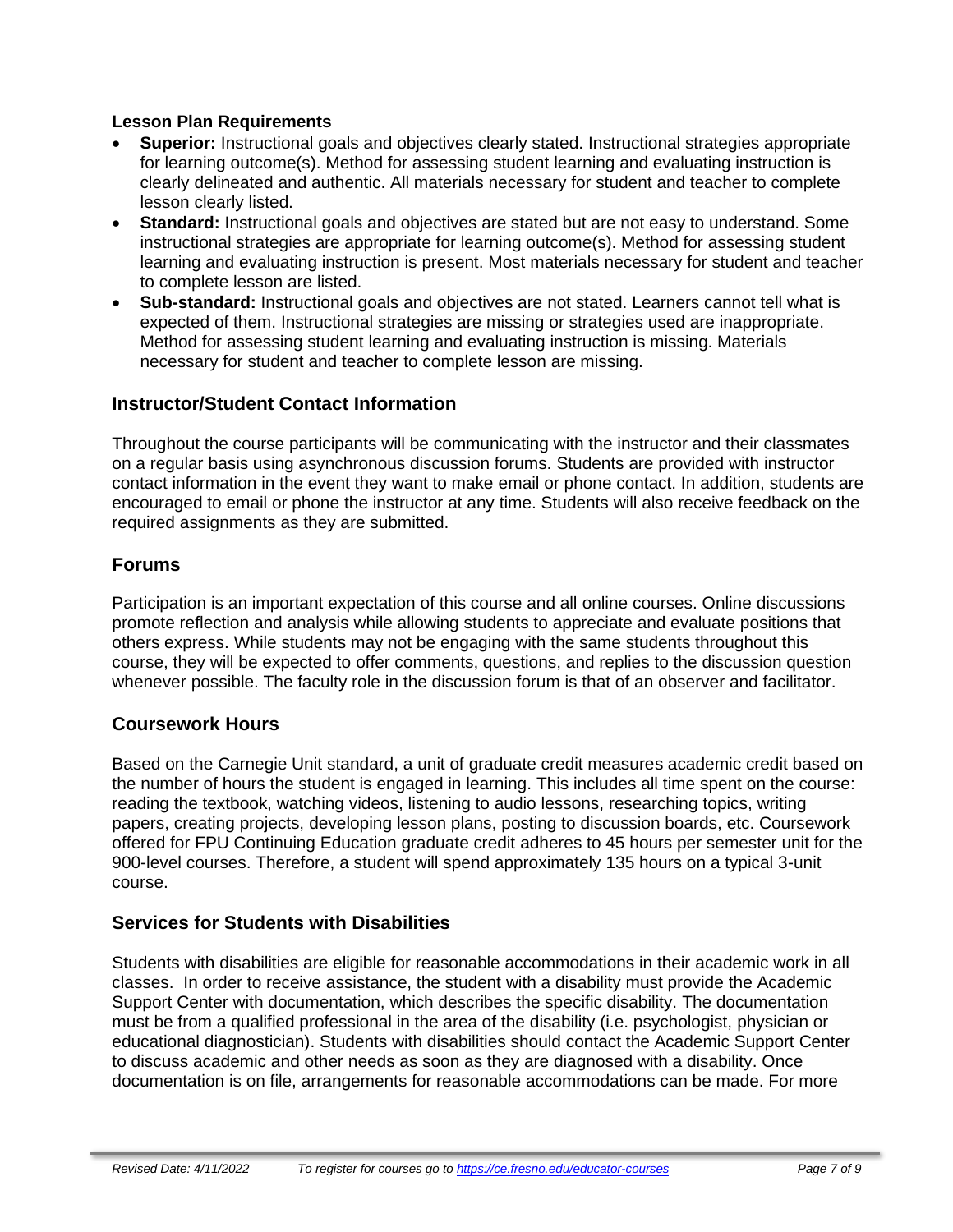information and for downloadable forms, please go to [https://www.fresno.edu/students/academic](https://www.fresno.edu/students/academic-support/services-students-disabilities)[support/services-students-disabilities.](https://www.fresno.edu/students/academic-support/services-students-disabilities)

## **Plagiarism and Academic Honesty**

All people participating in the educational process at Fresno Pacific University are expected to pursue honesty and integrity in all aspects of their academic work. Academic dishonesty, including plagiarism, will be handled per the procedures set forth in the Fresno Pacific University Catalogue <https://www.fresno.edu/students/registrars-office/academic-catalogs>

## **Technology Requirements**

To successfully complete the course requirements, course participants will need Internet access, can send and receive email, know how to manage simple files in a word processing program, and have a basic understanding of the Internet. Please remember that the instructor is not able to offer technical support. If you need technical support, please contact your Internet Service Provider.

**Moodle:** This course will be delivered totally online. Moodle is a learning management system that provides students access to online resources, documents, graded assignments, quizzes, discussion forums, etc. Moodle is easy to learn and has a friendly user interface. To learn more about Moodle, go to [https://docs.moodle.org/33/en/Student\\_FAQ.](https://docs.moodle.org/33/en/Student_FAQ) There are also some student tutorials on the Center for Online Learning website at Fresno Pacific University - [https://col.fresno.edu/student.](https://col.fresno.edu/student)

**Moodle Site Login and Passwords:** Students will need to have internet access to log onto [https://ce-connect.fresno.edu.](https://ce-connect.fresno.edu/) The username and password numbers for Moodle access will be sent to you by the university using the email address you submitted at the time of registration. The instructor will then contact you with a welcome communication. If you need help with your username and password recovery, please contact the Continuing Education office at (800) 372- 5505 or (559) 453-2000 during regular office hours - Mon-Fri 8:00 am to 5:00 pm. or email them at [prof.dev@fresno.edu.](mailto:prof.dev@fresno.edu)

**Getting Help with Moodle:** If you need help with Moodle, please contact the Center for Online Learning (COL), by telephone or the website. Help by phone (559) 453-3460 is available Mon-Thurs 8:00 am to 8:00 pm and on Fridays from 8:00 am to 5:00 pm, or by filling out a "Request Services" form at [https://col.fresno.edu/contact/request-services.](https://col.fresno.edu/contact/request-services) Please identify that you are with the "School = Continuing Education".

#### **Final Course Grade and Transcripts**

When all work for the course has been completed, students will need to logon to the Continuing Education website [\(https://ce.fresno.edu/my-account\)](https://ce.fresno.edu/my-account) and "Request Final Grade". Once the instructor receives the requests and submits the grade online, students may log back in to view their Final Grade Report or order transcripts online. Please allow at least two weeks for the final grade to be posted. For more information, see the Continuing Education Policies and Procedures at [https://ce.fresno.edu/ce-policies-and-procedures.](https://ce.fresno.edu/ce-policies-and-procedures)